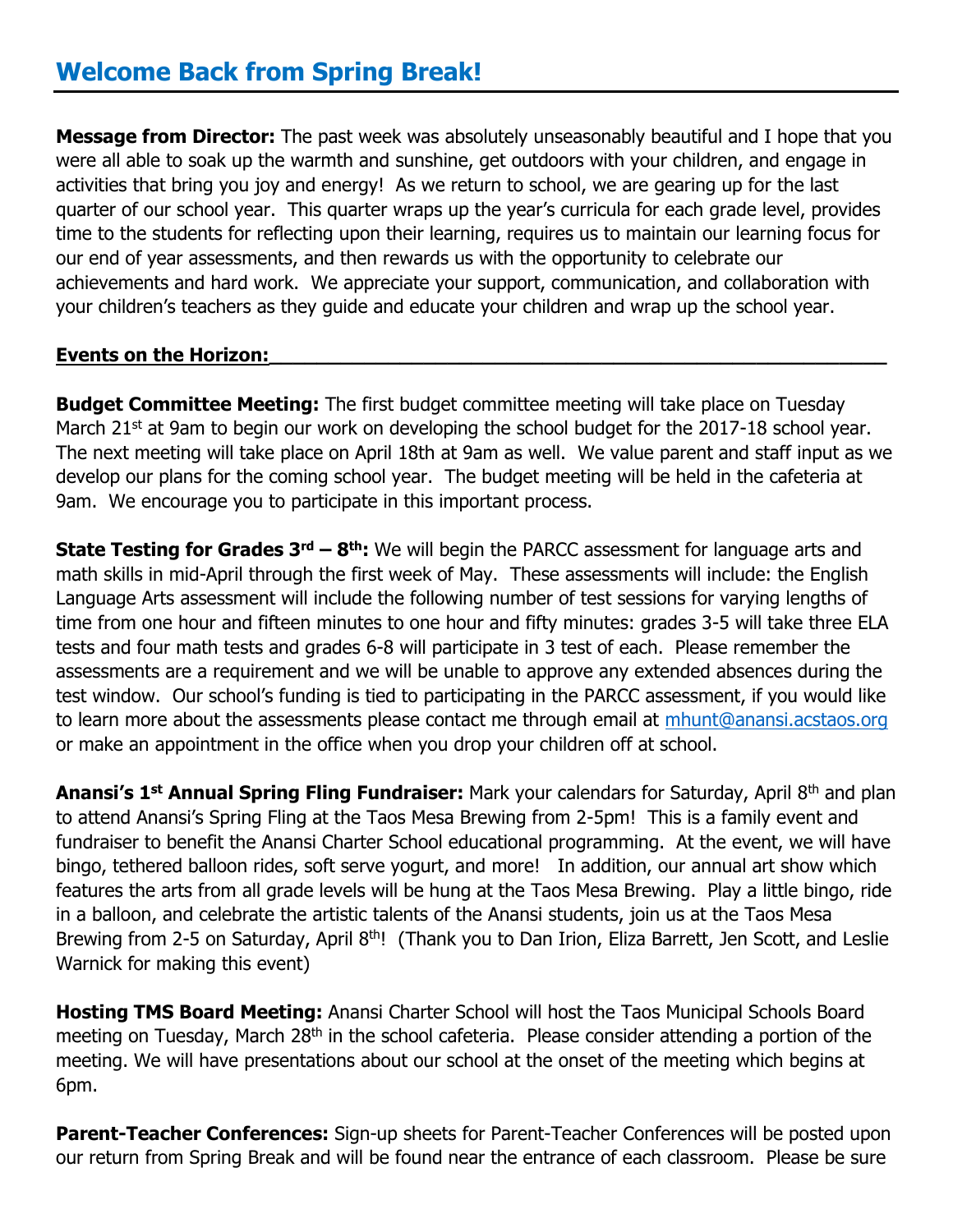to schedule an appointment with our child's teacher(s). Please remember that the middle school conferences are student led meetings. The actual conferences are scheduled for Friday, April 7<sup>th</sup>.

**Earth Day Picnic at Anansi:** In honor of Earth Day, Anansi will host a picnic and community beautify the grounds day at Anansi. Sink your hands into the earth to plant, weed, prune, and care for the grounds of the Anansi campus for the morning, then join us for a picnic lunch on the school grounds. Plan to bring your work gloves, some yard work tools, a water bottle, blanket, and picnic lunch. Work side by side with the children and faculty to care for your school grounds and the earth on Friday, April 21st.

## **Parent Help Wanted:**

**Volunteers to Help Prepare & Hang the Art Show:** There is a great deal of preparation involved in hanging an art exhibition and Ms. Leslie would be grateful to receive your assistance! We will be preparing the art by mounting it, pressing it, and organizing the displays prior to hanging, and then we will be hanging the show on the morning of the Spring Fling (April 8<sup>th</sup>). If you are able and interested in helping us with the preparations and hanging of the show, please contact Ms. Leslie at [lwarnick@anansi.acstaos.org.](mailto:lwarnick@anansi.acstaos.org)

**Volunteers to Act as Proctors for Testing:** We are seeking parent volunteers to help as proctors in classrooms other than their own students to assist test administrators with the PARCC Assessment. Please inquire with Ms. Liana regarding the dates and times where proctors are needed. Mr. Liana can be reached at [lbayles@anansi.acstaos.org.](mailto:lbayles@anansi.acstaos.org)

**Turn In Your Read-a-thon Pledge Funds:** On March 1<sup>st</sup>, we hosted our 16<sup>th</sup> annual Dr. Seuss Read-a-thon to promote reading and benefit end of year trips. Please turn in your child's pledge money by Friday, March 24<sup>th</sup>. All checks can be made out to the Friends of Anansi Charter School.

**Chaperone Your Child's End of Year Field Trip:** It takes the eyes, ears, and energy of several adults to manage a safe and great field trip for the students. Please let your child's classroom teacher know if you would be willing to assist with the preparation and/or the chaperoning of their field trip in May.

**Join the Friends of Anansi Charter School Board for 2017-18:** Plan to attend a Friends meeting or contact Jen Scott to learn more about the Friends of the Anansi Charter School. We are seeking new members who want to help to support the educational programming of the school.

**Attend the Earth Day Picnic & Care Day:** Plan to attend to help care for the grounds of Anansi and work side by side with the students and teachers to celebrate and care for the earth by caring for the gardens and grounds at Anansi, then stay for a picnic lunch with the students, 10:30-1 on Friday, April 21<sup>st</sup> at Anansi Charter School.

## **Kids Results from Events:\_\_\_\_\_\_\_\_\_\_\_\_\_\_\_\_\_\_\_\_\_\_\_\_\_\_\_\_\_\_\_\_\_\_\_\_\_\_\_\_\_\_\_\_\_\_\_\_\_\_**

**RoboRally Results for 5th Grade:** The 5th grade class participated in the Roborally in Espanola on Saturday, March 11<sup>th</sup>. All students showed perseverance and team work as they participated in the competition. Students won 3<sup>rd</sup> place in the Jousting competition and  $2^{nd}$  place in "A-Mazing". This is a great opportunity for all students to get a taste of "Robotics" in a fun, creative event with students